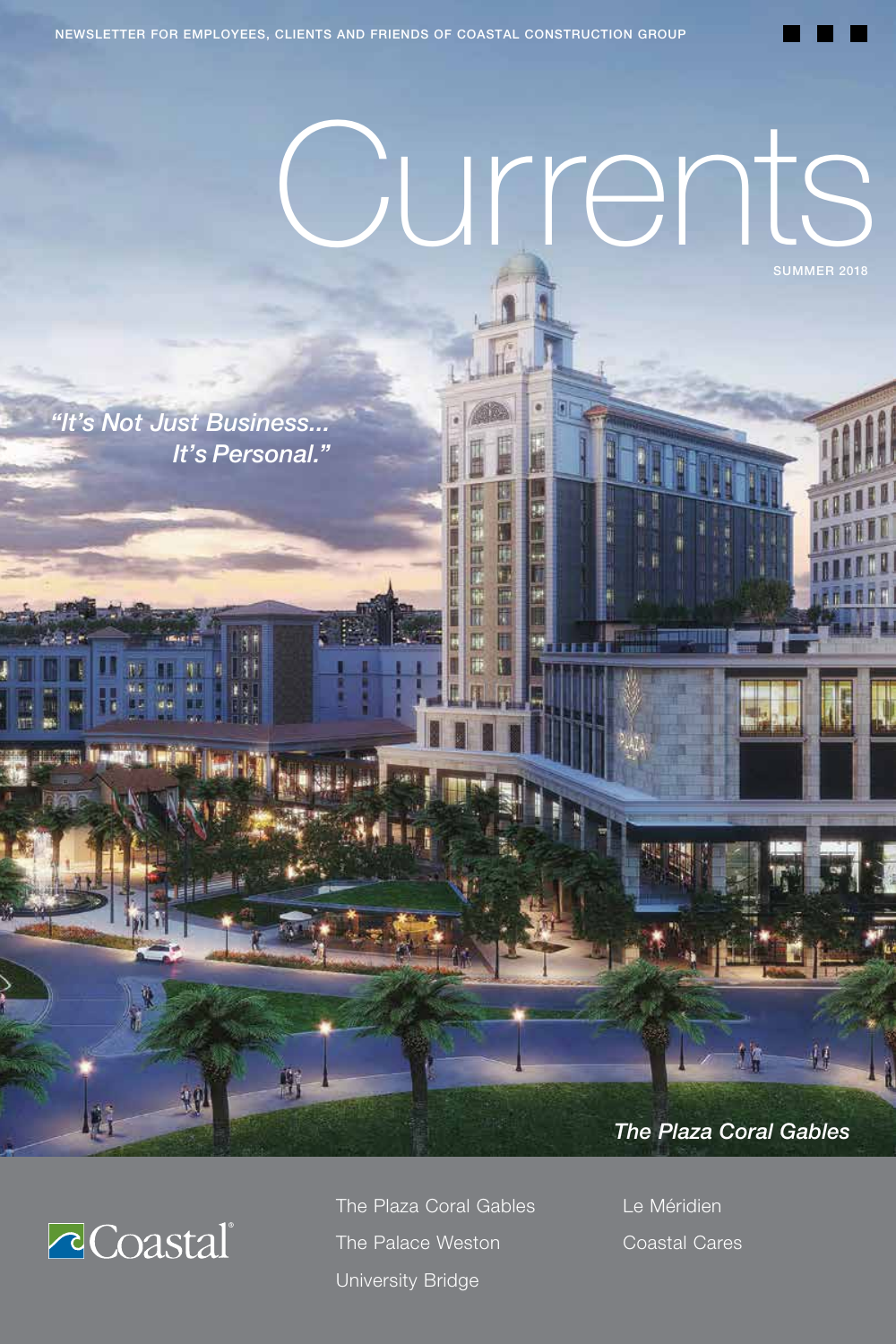### Extending Coastal's Impact through both Building and Community Service

 $\sqrt{\bigcap_{i=1}^n\bigcap_{i=1}^n\bigcap_{i=1}^n\bigcap_{i=1}^n\bigcap_{i=1}^n\bigcap_{i=1}^n\bigcap_{i=1}^n\bigcap_{i=1}^n\bigcap_{i=1}^n\bigcap_{i=1}^n\bigcap_{i=1}^n\bigcap_{i=1}^n\bigcap_{i=1}^n\bigcap_{i=1}^n\bigcap_{i=1}^n\bigcap_{i=1}^n\bigcap_{i=1}^n\bigcap_{i=1}^n\bigcap_{i=1}^n\bigcap_{i=1}^n\bigcap_{i=1}^n\bigcap_{i=1}^$ 2018 issue of "Currents." In this issue, our cover feature is The Plaza Coral Gables, located on approximately seven acres and encompassing more than two million square feet in the central business district of Coral Gables. Being constructed by *Coastal Tishman*, it will bring to "The City Beautiful" a Class A office building with mixed-use retail, and a 16-story apartment building.



In Broward County, *Coastal Construction* is building The Palace Weston, our third project for The Palace Group. With the addition of The Palace Weston, our neighbors to the north will now have a first-class full service senior living community in their backyard.

Across from the main Florida International University Campus in Sweetwater, *Coastal Construction* has broken ground on University Bridge, a student housing community comprised of 886 residences offering studios, one, two and three-bedroom units, townhomes, retail and parking.

You will also read about Le Méridien, a hotel located in Dania Beach. *Coastal Construction* has taken over the renovations of the former Sheraton Design Center of the Americas (DCOTA), which will fly the Starwood flag and feature a completely smoke-free environment, and Toro, a Latin Gastro Bar.

Coastal Cares, both as an arm of the Coastal family, and through our individual employees, continues to be involved in numerous community service projects. Coastal played a vital role in Career Day for the Generals Club at the Boys & Girls Club of Broward County. In addition, Coastal employees, alongside

our Subcontractor and Vendor partners, refurbished the residence of an elderly couple in Leisure City as part of our continuing support of Rebuilding Together.

We thank you for reading this issue of "Currents" and we encourage and appreciate your comments and suggestions.

 $\mathcal{O}$ 

Tom Murphy, Jr. *Chairman and CEO*

*"It's Not Just Business... It's Personal."*

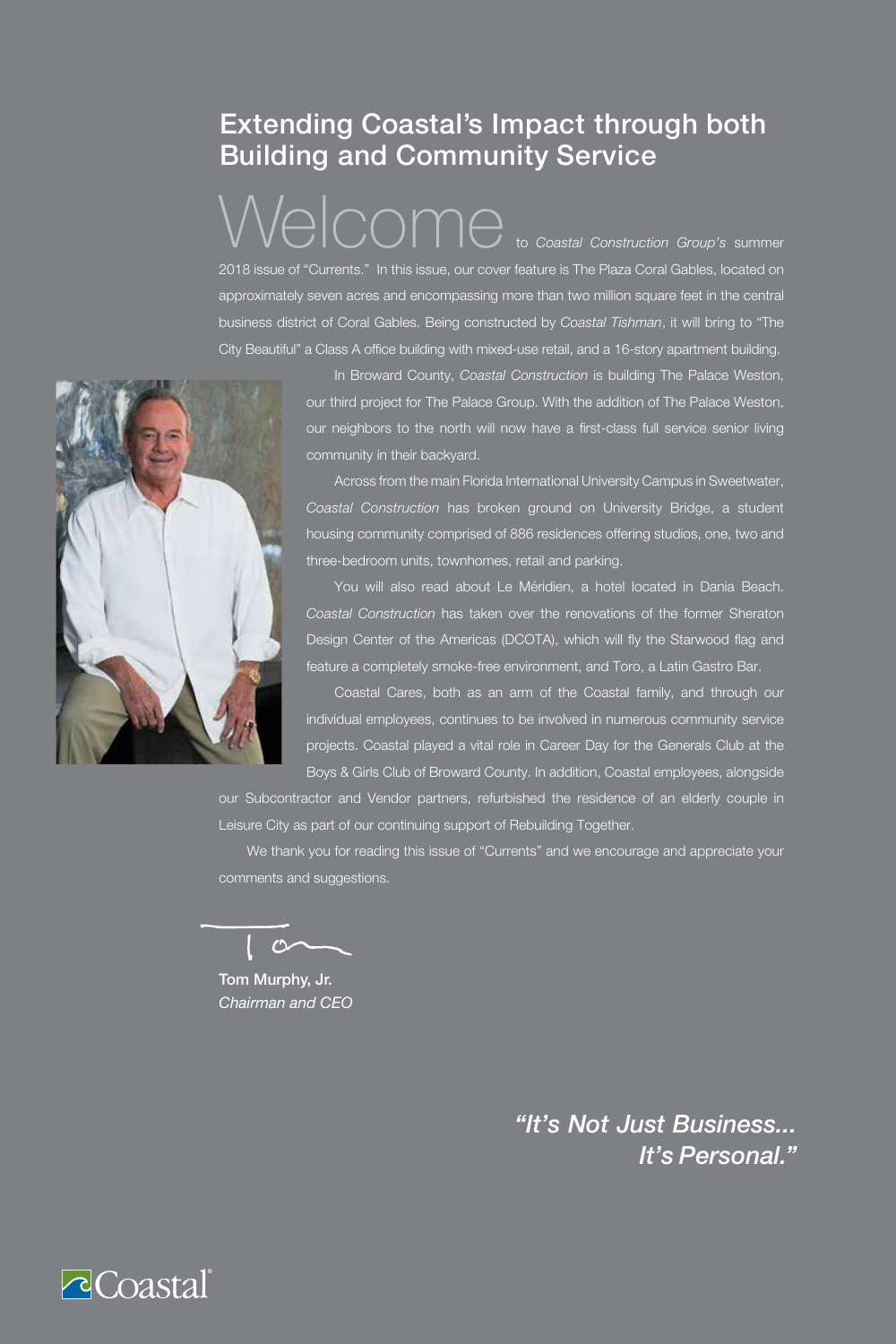# The Plaza Coral Gables: A Crown Jewel in The City Beautiful



*The Plaza Coral Gables*

 $\overline{\phantom{a}}$ n keeping with the City of Coral Gables' recent business district revitalization program, Agave Ponce is developing The Plaza Coral Gables, a Mediterranean-style development clad in natural stone, with modern elements and surrounded by lush landscaping.

The Plaza Coral Gables, the second US project for developers Agave Holdings/ Agave Ponce, is sure to be the crown jewel of the City's central business district.

Located at 2801 Ponce de Leon Boulevard, The Plaza Coral Gables is situated on approximately seven acres, encompassing more than two million square feet on three city blocks facing Ponce de Leon Boulevard and Ponce Circle Park.

Designed by CallisonRTKL, a global design firm with offices in Coral Gables, the project is being developed in overlapping phases. Phase I of this mixed-use project is currently under way and being constructed by *Coastal Tishman* and will consist of a 14-story Class A office building with retail/ commercial space on the first two levels and a 16-story apartment building with 135 luxury rental units. The tower buildings are connected by an 8-story parking garage podium.

Residential amenities include a fitness center, pool and a clubhouse on the amenity deck. Office tenant amenities include meeting rooms, a roof deck and gardens, a second gym and catering kitchen spaces.

When Phase II of the development is completed, The Plaza Coral Gables will include a 242 key luxury hotel, a second Class A office tower, 162,000 square-feet of street level shopping and restaurants, as well as 35 low-rise lofts/apartments and approximately 2,200 parking spaces.



*Residential lobby*



*Office lobby*

*"We are proud to have Coastal Tishman as our partner for the construction of the first phase of "The Plaza Coral Gables" project. As an Owner/ Developer with a long term view, we value Coastal Tishman's experience and reputation for working closely with ownership and delivering projects with extremely high quality."*

 Carlos Beckmann Director of Operations, USA Agave Holdings, LLC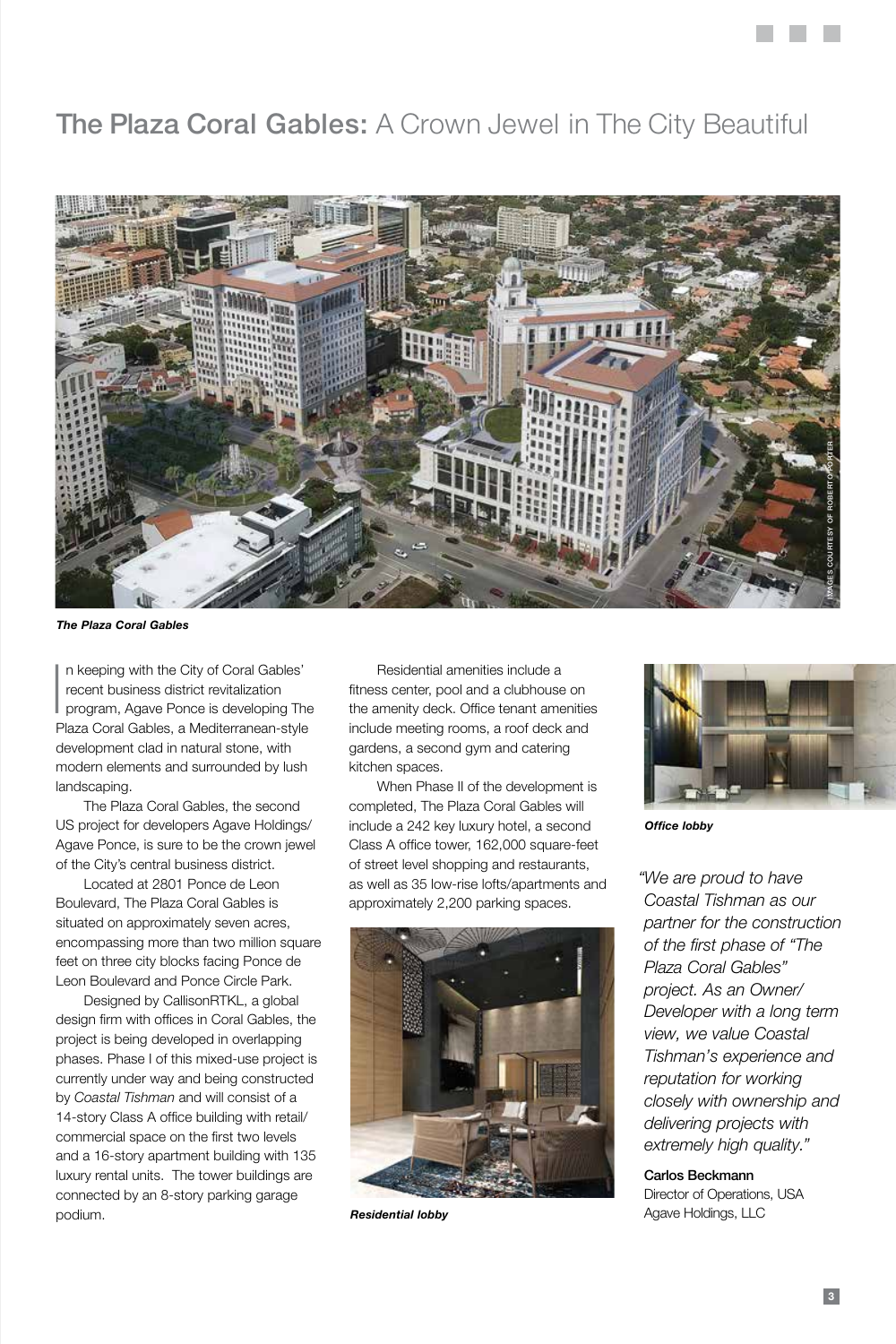

### The Palace Weston: Luxurious Senior Living



*The Palace Weston*

*"The Palace Group is very excited to work with Coastal once again on this incredible senior living community, which will set the standard for luxury senior living in South Florida. Coastal has consistently delivered world-class projects for The Palace and we are truly looking forward to achieving this vision together."*

#### Adam Rosenblum

Vice President of Marketing & Sales The Palace Group

**Coastal Construction recently broke ground on The Palace Weston, our third project for Jacob and Helen Shaham, founders of The Palace Group, along** ground on The Palace Weston, our third project for Jacob and Helen with their sons Zack and Haim.

A full service senior living community, The Palace Weston offers Independent, Assisted Living and Memory Care options, and will feature studio, one or two-bedroom residences.

Some of the endless amenities at this four-story, 318-unit luxury community include gourmet dining, lifelong learning classes, a gym, pool, card room, theater, full-time social director, complimentary Happy Hour, concierge service, physical therapy center, scheduled transportation to local doctors and shopping, along with a full-service beauty salon.

Designed by Salazar Architectural Group of Miami, with interiors by Perla Lichi Design of Coral Springs, The Palace is located next to The Palms at Weston and is less than one mile from the celebrated Cleveland Clinic Hospital.

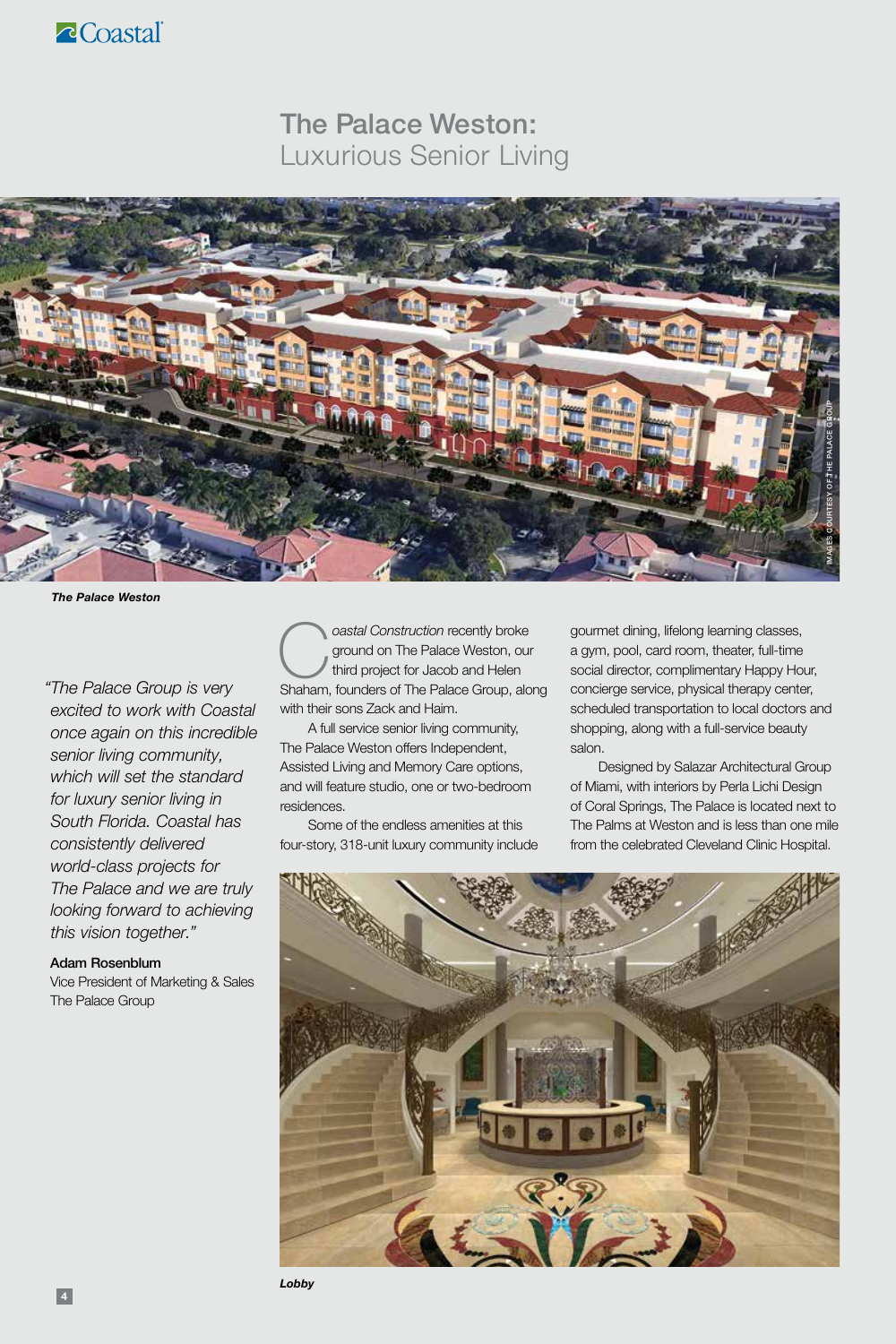#### University Bridge: Meeting the Need for Student Housing



*University Bridge student housing*

**Collegiate Suites Miami, LP in**<br> **Collaboration with Global City**<br> *Construction* to construct University Bridge, a collaboration with Global City Developments have tapped *Coastal*  student housing community for those studying at Florida International University.

Located in Sweetwater, just across from the main FIU Campus, University Bridge consists of a twenty-story tower and adjoining twelve-story tower. Comprised of 886 residences, students have the choice of studios, one, two and three-bedroom units or town homes on the ground floor.

The project will include a five-level parking garage under the 6th level amenity deck consisting of pool, cabanas, lounge areas with day beds, indoor lounge and prep area, yoga lawn, gym, meeting rooms and business center. The community will offer its residents multiple outdoor barbeque areas, bike storage, mail and package rooms, study areas, office spaces and street level retail.

Designed by the international and critically acclaimed firm, Arquitectonica, University Bridge will meet the burgeoning housing needs of students from around the globe.

*"The relationship with Coastal has involved great collaboration, and dedicated teamwork in an environment of trust. On the University Bridge, Coastal is delivering in similar style, working through a variety of difficult issues to reign in our construction budget to within our expectations. We are excited to move forward with Coastal on our team to provide solid construction expertise on another exciting project."*

 Diego Procel Principal Global City Developments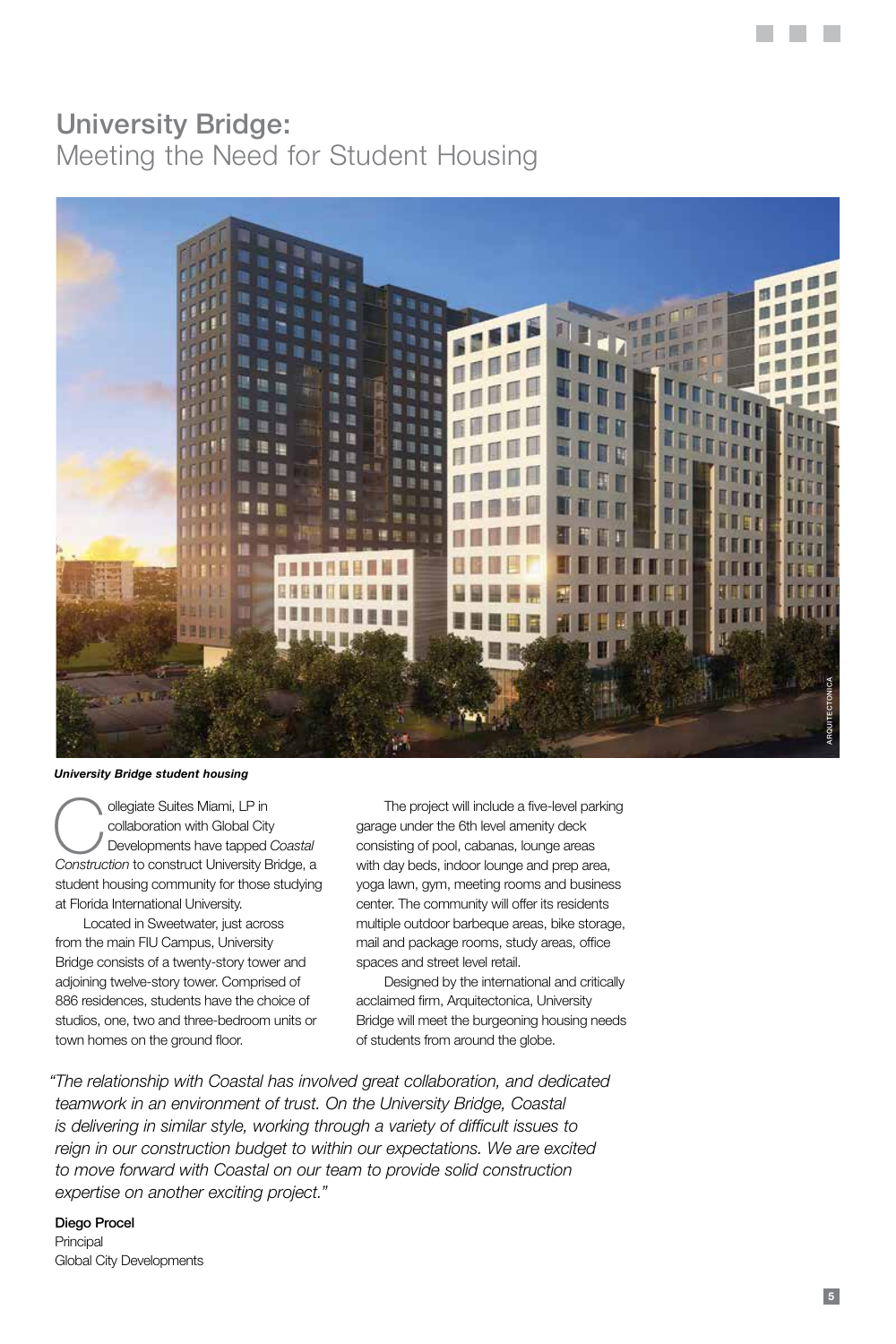## Le Méridien: A Fresh Approach at DCOTA



*Le Méridien*

*"Since Coastal has come onboard to manage our Hotel Renovation project, they have already proved to be a resourceful, agile partner. We have full confidence in their ability to execute quickly and efficiently, while keeping the meticulous Le Méridien brand standards top of mind. Coastal's expertise and attention to detail will prove instrumental as we launch an outstanding new luxury property."*

 Daniel Rosenberg VP of Construction DCOTA | A Cohen Design Center **Coastal Construction has taken**<br>
over the renovations of the form<br>
of the Americas more commonly know over the renovations of the former Sheraton at the Design Center of the Americas, more commonly known by the acronym DCOTA, in Dania Beach. Being developed by Charles Cohen of The Cohen Brothers Realty Corporation of New York, the hotel is part of a 40-acre, 800,000 square-foot design and office campus.

Partnering with Starwood, the 245-key hotel will now be known as Le Méridien, and boasts a completely smoke-free environment. Features include computer work stations in the lobby, business center, multiple meeting rooms, lobby lounge, and Toro, a Latin Gastro Bar, offering casual

dining in an atrium setting.

Designed by the award-winning architectural firm Nichols Brosch Wurst Wolfe & Associates of Coral Gables, the interiors will be provided by Dash Design of Coconut Grove.



*Dining area, main lobby*



*Toro, Latin Gastro Bar*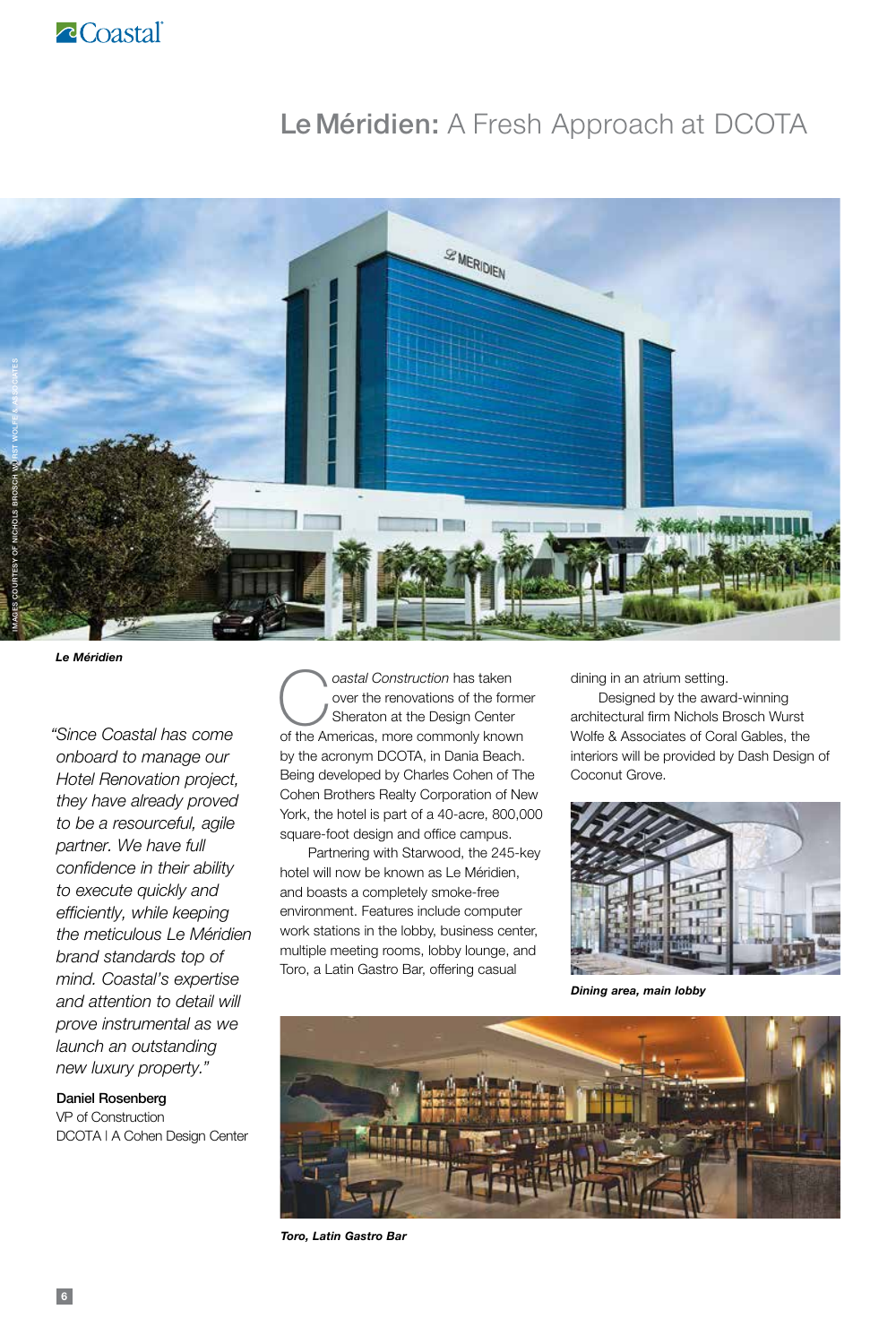

*Coastal employees at National Rebuilding Together Day*

logether

#### **REBUILDING TOGETHER: MIAMI DADE**

On April 28th, Coastal employees, families, friends, suppliers and subcontractors joined volunteers across the nation for National Rebuilding Together Day. On this day volunteers rehabilitate the homes of their

neighbors, which have fallen into building disrepair and who do not have the means to fix them on their own.

Miami Dade This year was Coastal's 19th year of involvement with Rebuilding Together. The

Coastal Team repainted the interior and exterior of our designated house, demolished and replaced the driveway, replaced light fixtures, broken tile, door and kitchen hardware, exterior wood, and landscaped.

Beyond providing service once a year in April, today Rebuilding Together brings partners from all walks of life to help others year-round. Rebuilding Together now has 100,000 volunteers who complete nearly 10,000 rebuild projects nationwide annually.

To learn more about Rebuilding Together, visit its website at www.rebuildingtogether.org.

# c Coasta

Coastal Cares, the philanthropic arm of Coastal, continues to support organizations within the South Florida Community.

#### \*\*\*\*\* THE GENERALS CLUB

**BOYS AND GIRLS CLUB OF BROWARD COUNTY: THE GENERALS CLUB**

Each year, Coastal, other industry leaders and subcontractors come together for a Construction Career Day hosted by the Generals Club, an arm of the Boys and Girls Club of Broward County (BGCBC), led by leaders in the Construction Industry. The goal is to give the children, who rely on the BGCBC career goals while providing the building industry with skilled and determined workers in the building trades. The program includes training, curriculum, internships and job placement for its members in the building industry.

In 2018 the event was held at the Marti Huizenga Boys and Girls Club in West Hollywood. Teenagers were provided with interactive construction experiences in 20-minute rotating sessions in a hands-on environment. They were also introduced to the administrative aspects such as take-offs, building management, etc.

Coastal collaborated with others to provide an interactive dewatering experience, demonstrating and explaining the dewatering process in a handson way with actual pumps performing the process, on a reduced scale. The teens also experienced enclosing an outdoor covered lunch area with glass storefronts and windows, and installed cooling fans.

In addition to providing teens with career options, Coastal led a team and completely remodeled two bathrooms that serviced a classroom which had not been working for more than 5 years.

To learn more about the program, visit http://www.bgcbc.org, or call 954-537-1010.



*Dewatering station*